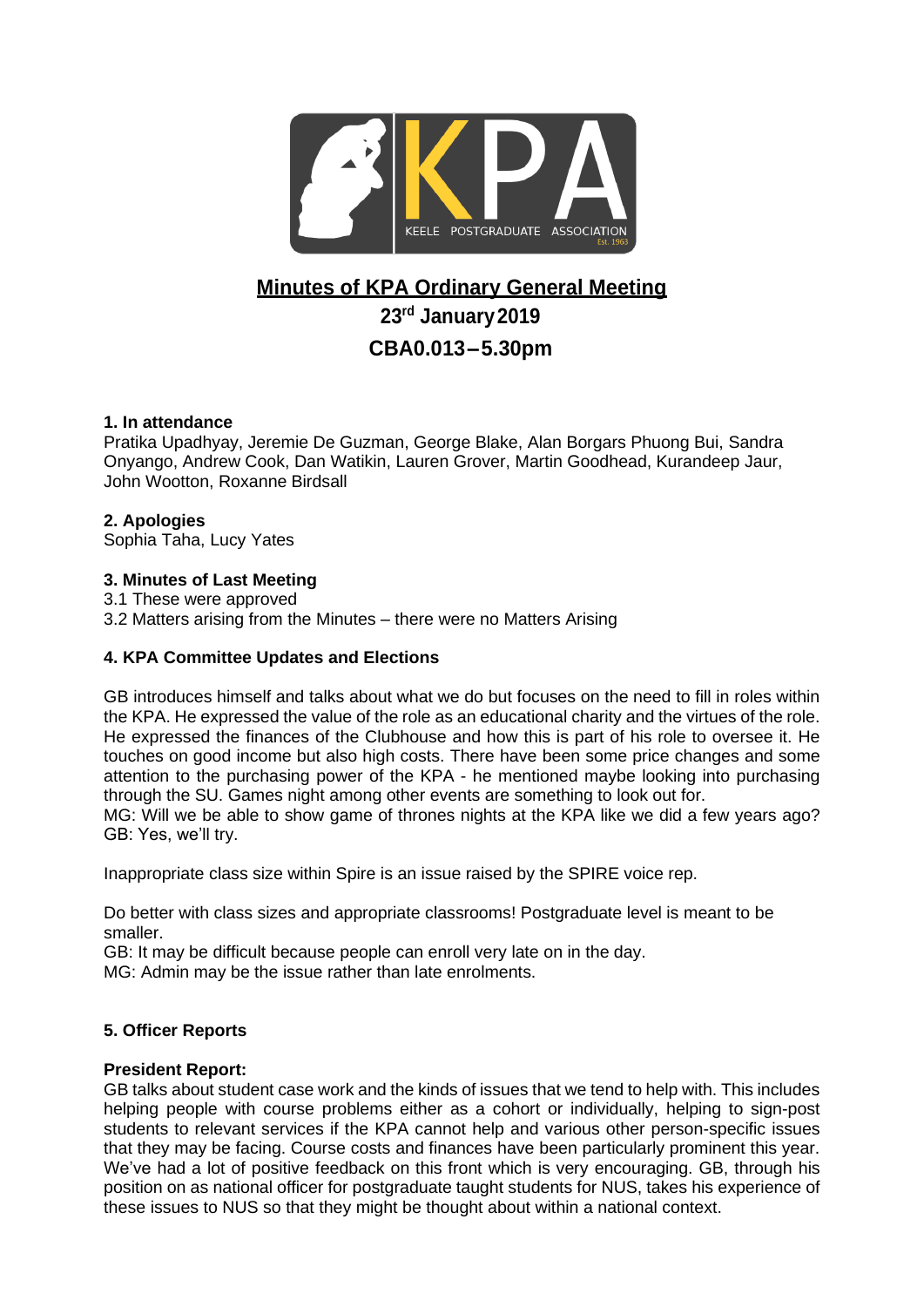Committee work: All the committees we sit on such as accommodation and the influence we have on the strike fund, which decides what the strike fund will be spent on and how it is allocated. Also, the Office for Students (OfS) has also allocated millions of pounds to be bid for in providing better mental health provision. GB has been a significant influence on this process as a student representative.

Finally, GB explains his role also includes keeping the charity running on a day-to-day basis, which includes the line-management of clubhouse staff as well as the KPA Coordinator, whilst also fulfilling various obligations to the Charity Commission and various other bodies. This does take up a significant chunk of time within his working week and this is why the role is not quite as student facing as the Vice-President role.

#### **Vice-President report**

JW talked about being the Vice-President and what the role entails. Unlike the President role, the Vice-President role is able to be fully focused on sabbatical work. In his case, the majority of his role revolves around education but this is not necessary to the role and can be flexible according to the strengths of the individual that fulfils the role. If someone was more focused on building the postgraduate community through organising events, or if they had an interest in welfare, then these would be great focusses for a Vice-President.

Most of his work has been through attending committee meetings connected to the new Education structure at Keele. This has added six new sub-committees, all with their own specific remit that comes under the umbrella of Education. As a result, this represents a significant increase in workload as compared to previous holders of the role in this area. There are a variety of other meetings involving welfare, equality and community that he attends, too.

JW was excited about the upcoming launch of the new website that he's been designing over the winter break. He said that whilst the structure is largely complete, there is still quite a bit of content still left to put into it before it will be ready. The goal with this project is to improve on the dull and slightly confused website and make it much more appealing to work with.

Student voice work is on the radar as something else to focus on. Despite keeping contact with a few reps, there has not been a group meeting since the initial meeting at the start of the first semester. It would be helpful to come together soon to reflect on the first semester to offer advice but also with a view to unearthing any other issues that have come through to the reps. Additionally, it is his plan to ask the reps to help the KPA to find more study spaces for postgraduates by asking at their respective schools and their associated buildings.

#### **Association Secretary report**

RB explains the nature of the secretary role and what it involves. The weekly digest continues to hold a focus for RB as she attempts to keep it up to date, relevant and engaging. RB also is responsible for convening OGMS as well as running and organising all elections that the KPA holds. The November by-election saw 11 candidates run for 3 positions with 4 subsequent drop outs leaving 7 people running and campaigning for positions. The international officer role was especially sought after - RB congratulates our new officers on their success.

RB is heavily involved with Women of Keele Educate (W.O.K.E) which made the election process more accessible through some smaller changes to the process, making it less formal and less threatening. This was achieved by making hustings more of a panel rather than standing up and also by making the candidate briefing much more informal and supportive. She also explained that the use of advertising with cards that encouraged other women to run for positions was very effective and backed up by studies. This work takes inspiration from the #sheshouldrun campaign which is specifically concerned with getting more women into positions of power.